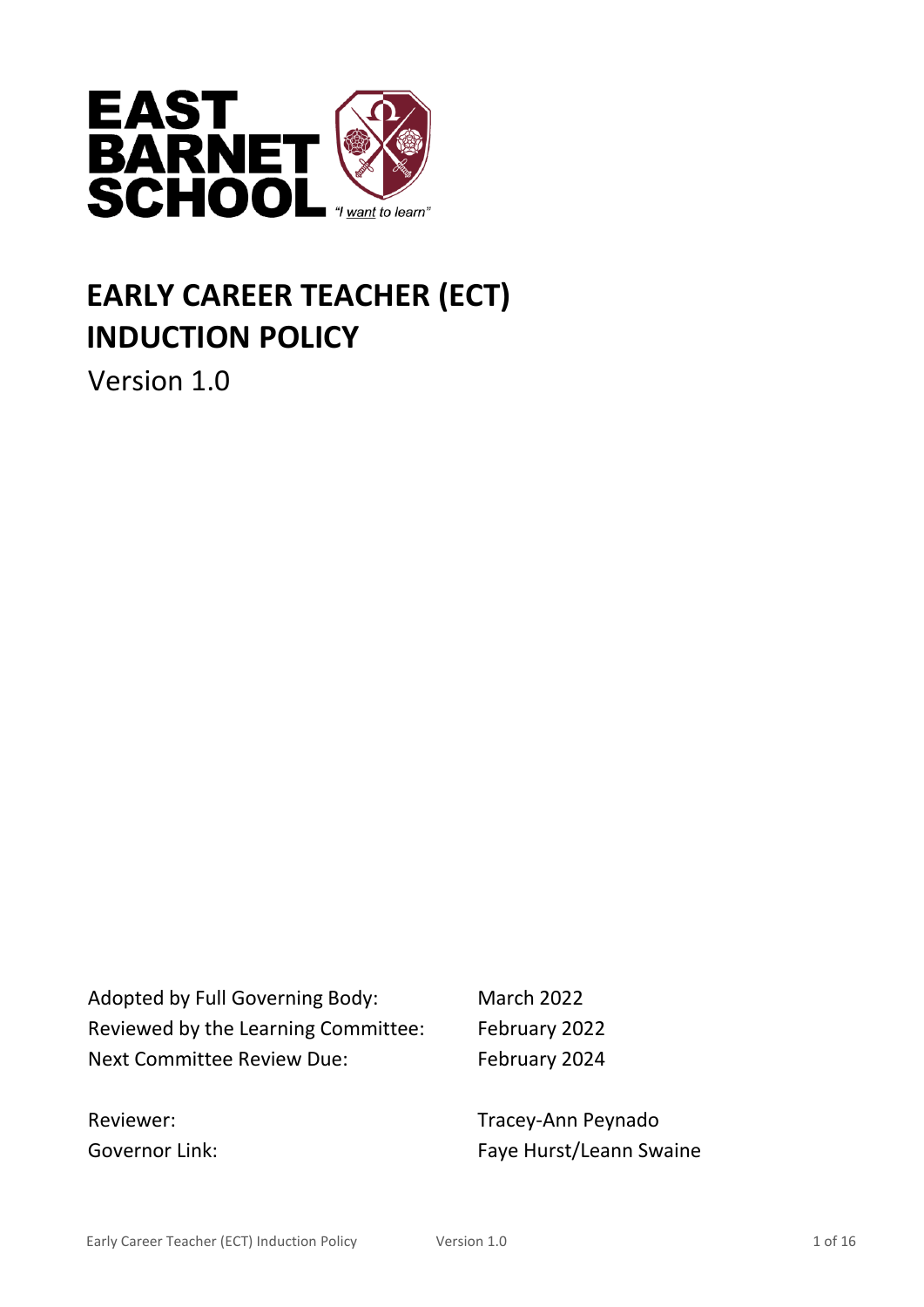#### **Contents**

- **1. Aims**
- **2. Newly qualified teacher (NQT) Transition**
- **3. Legislation and statutory guidance**
- **4. The Early Career Teacher (ECT) induction programme**
- **5. Roles and responsibilities**
- **6. Monitoring arrangements**
- **7. Links with other policies**
- **8. Appendices**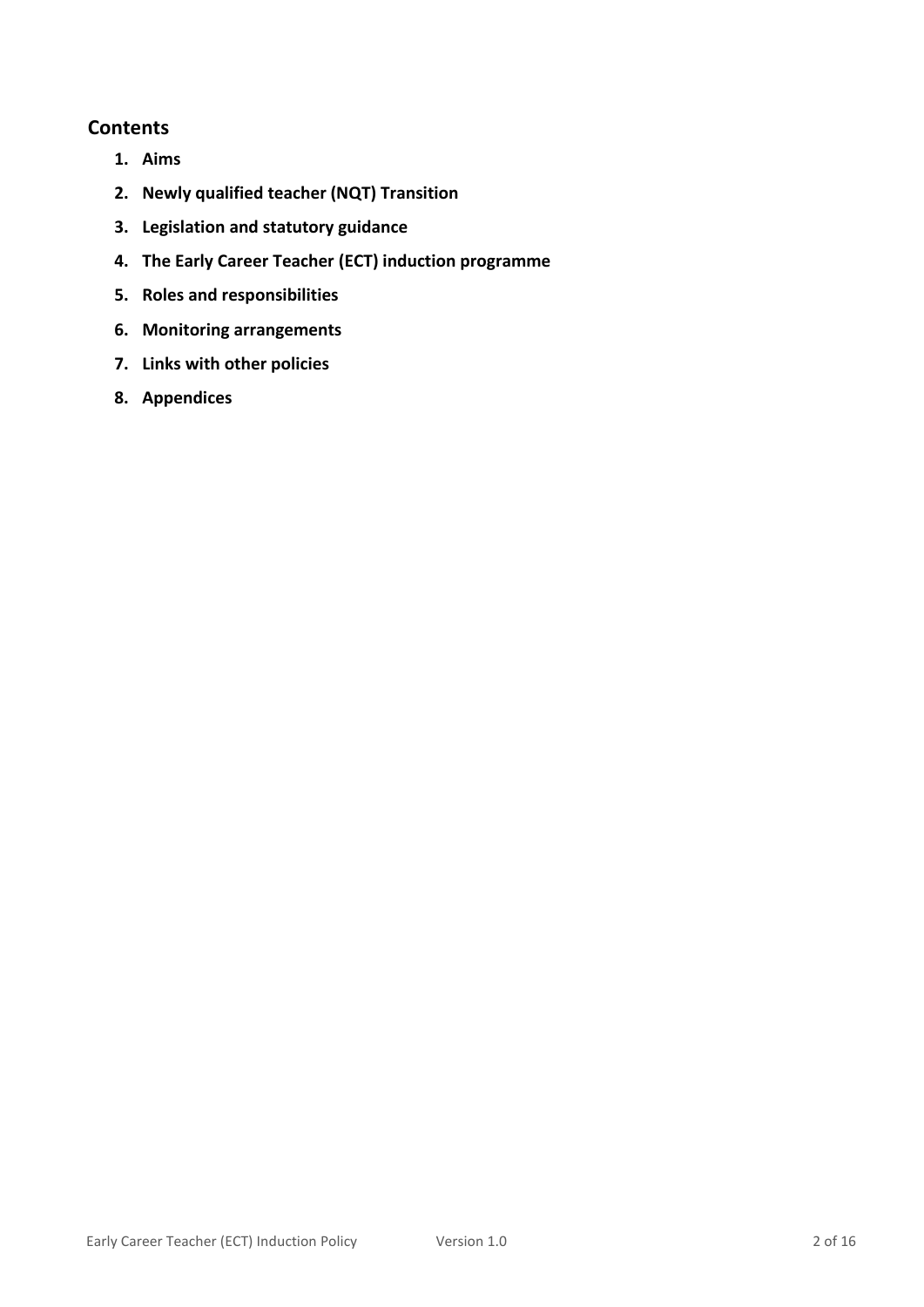## **Early Career Teacher (ECT) Induction Policy**

**East Barnet School, Chestnut Grove, East Barnet, EN4 8PU** 

#### **1. Aims**

The term 'Early Career Teacher' refers to a newly qualified teacher in their first or second year of induction. Statutory induction is the link between initial teacher training and a professional career in teaching. It combines a structured programme of development, support and professional dialogue, underpinned by the Early Career Framework. Monitoring and assessment of performance against the Teachers' Standards forms the core of the programme and arrangements should support the Early Career Teacher to develop key pedogeological skills. Induction should provide the ECT with the essential training needed to ensure that they can demonstrate their performance against the Teachers' Standards satisfactorily by the end of the period. Induction should provide a solid foundation for ECTs and equip them with the tools to be an effective and successful teacher.

The school will:

- Run an ECT induction programme that meets all of the statutory requirements underpinned by the Early Career Framework (ECF) from 1 September 2021
- Provide a supportive environment that develops ECTs and equips them with the tools necessary to be effective and successful teachers
- Make sure all staff understand their role in the ECT induction programme

#### **2. Newly Qualified Teacher (NQT) Induction Transitional Arrangements**

NQTs have three terms/a single academic year (as outlined in previous NQT induction guidance) to complete their induction. Under these new arrangements, the latest that anyone can complete is now 1 September 2023, for example a teacher employed on a part-time basis.

Members of staff employed as NQTs who have not completed their induction will continue to follow the school's NQT programme but will be invited to attend training offered through the newly established ECT training programme.

Where possible, at the discretion of the headteacher and the appropriate body, we will also provide them with:

- An ECF-based induction for the remainder of the NQT's 1-year induction
- An induction mentor for the remainder of the NQT's 1-year induction

If an NQT does not complete their induction by 1 September 2023, they will be required at this point to switch to the full ECT induction for the remainder of their induction period. Time already spent in induction will count towards the 2-year ECT induction period.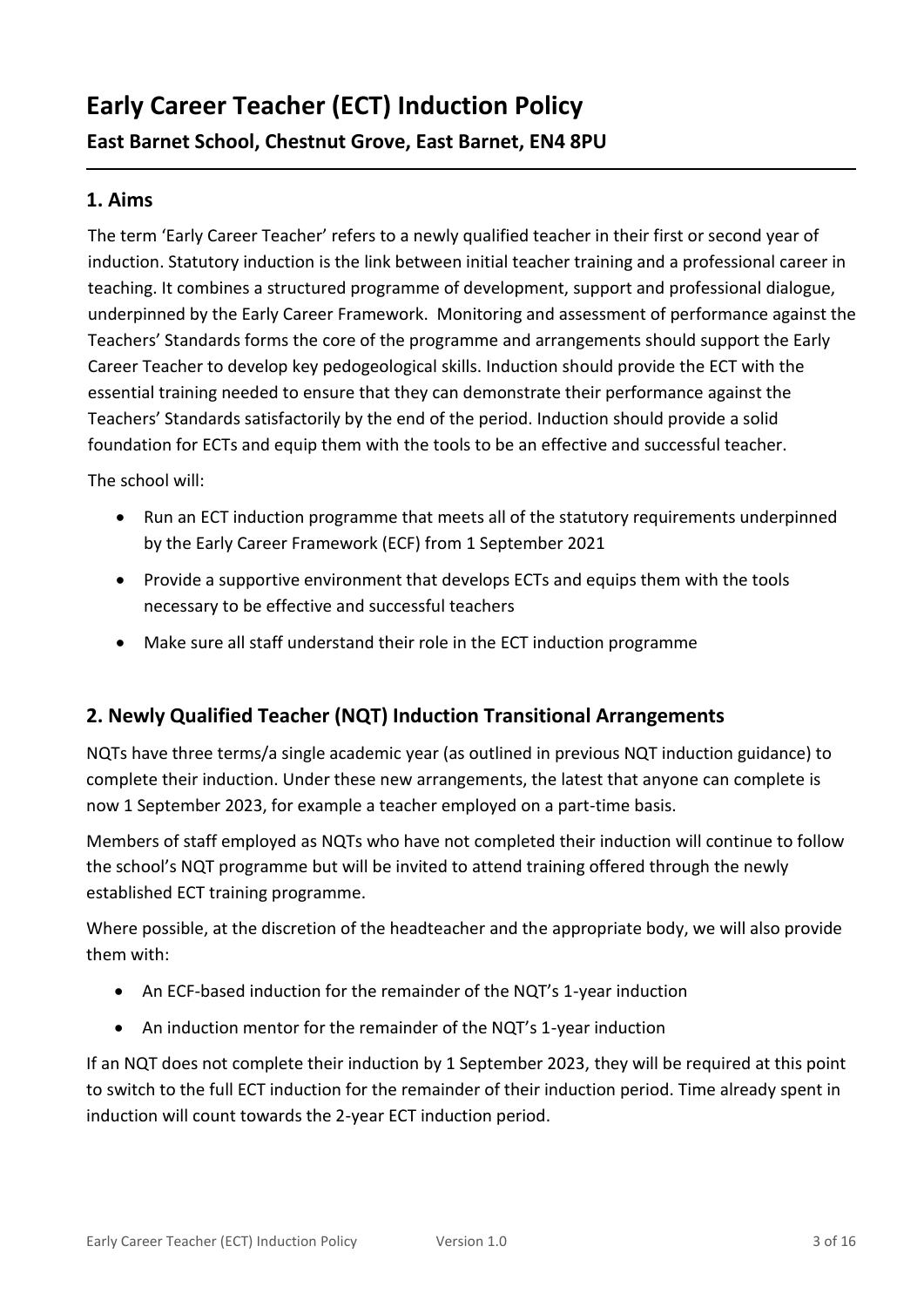#### **3. Legislation and Statutory Guidance**

This policy is based on:

- The Department for Education's (DfE's) statutory guidance Induction for early career teachers [\(England\)](https://www.gov.uk/government/publications/induction-for-early-career-teachers-england) from 1 September 2021
- The **Early career framework reforms**
- [The Education \(Induction Arrangements for School Teachers\) \(England\) Regulations 2012](http://www.legislation.gov.uk/uksi/2012/1115/contents/made)

The 'relevant standards' referred to below are the [Teachers' Standards](https://www.gov.uk/government/publications/teachers-standards).

An ECT has only one opportunity to complete statutory induction. An ECT who has completed induction, and is judged to have failed to meet the relevant standards at the end of their induction period, is not permitted to repeat induction (although they may appeal against the decision). This means that although such an ECT retains their QTS, they cannot be employed lawfully as a qualified teacher in a relevant school. Their name will be included on the list of persons, held by the Teaching Regulation Agency, who have failed to satisfactorily complete an induction period.

#### **4.1 The ECT Induction Programme**

The induction period is automatically extended prior to completion when an ECT's absences per year of induction (or equivalent for part-time teachers) total 30 days or more (with the exception of statutory maternity leave, statutory paternity leave, shared parental leave, statutory adoption leave, or parental bereavement leave). In these circumstances the induction period must be extended by the aggregate total of days absent.

ECTs who take statutory maternity leave, statutory paternity leave, statutory adoption leave, shared parental leave, or parental bereavement leave while serving their induction period or an extension to their induction period may decide whether their induction should be extended (or further extended) to reflect the number of days absent for this purpose. Any outstanding assessments should not be made until the ECT returns to work and has had the opportunity to decide whether to extend (or further extend) induction, and any such request must be granted. If an ECT chooses not to extend (or further extend) the induction period, their performance will still be assessed against the Teachers' Standards. It is, therefore, recommended that an individual in this situation seeks advice before making such a decision.

#### **4.2 Posts for induction**

Each ECT will:

• Be provided with the necessary employment tasks, experience and support to enable them to demonstrate satisfactory performance against the relevant standards throughout, and by the end of, the induction period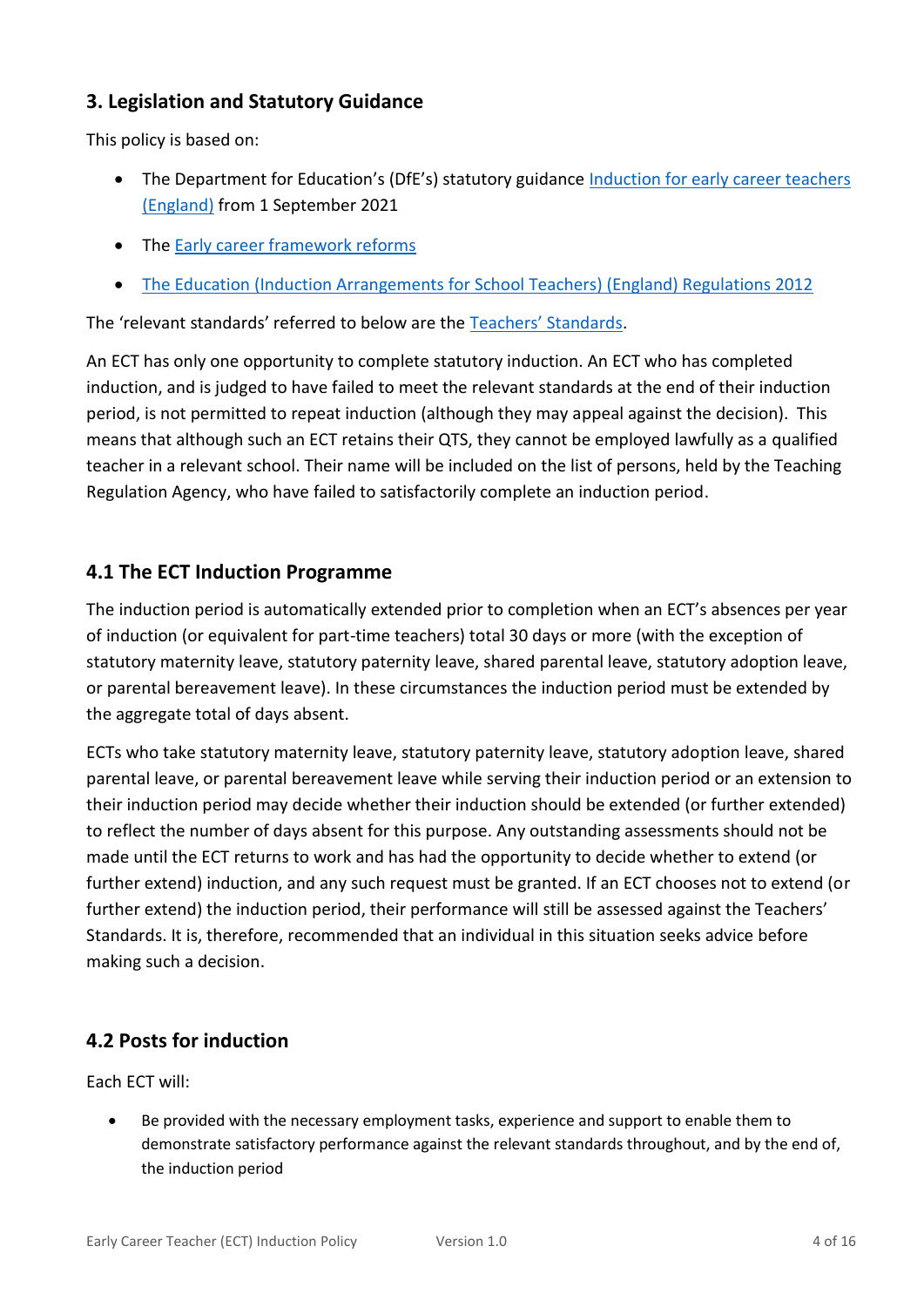- Have an appointed induction tutor, who will have qualified teacher status (QTS)
- Have an appointed induction mentor, who will have QTS
- Have a reduced timetable to allow them to undertake activities in their induction programme; in their first year (terms 1-3), this will be no more than 90% of the timetable of our existing teachers on the main pay range, and in their second year (terms 4-6), this will be no more than 95% of the timetable of our existing teachers on the main pay range. This time off timetable should be used to specifically enable ECTs to undertake activities in their induction programme.
- Regularly teach the same class or classes
- Take part in similar planning, teaching and assessment processes to other teachers working in similar posts
- Not be given additional non-teaching responsibilities without appropriate preparation and support
- Not have unreasonable demands made upon them
- Not normally teach outside the age range and/or subjects they have been employed to teach
- Not be presented with unreasonably demanding pupil discipline problems on a day-to-day basis

#### **4.3 Support for ECTs**

We support ECTs with:

- Their designated induction tutor, who will provide day-to-day monitoring and support, and co-ordinate their assessments
- Their designated induction mentor, who will provide regular structured mentoring sessions and targeted feedback
- Observations of their teaching at regular intervals, and follow-up discussions with prompt and constructive feedback
- Regular professional reviews of their progress, to take place termly (except in terms where formal assessment is held), at which their induction tutor will review objectives and revise them in relation to the relevant standards and their current needs and strengths
- Chances to observe experienced teachers, either within the school or at another school with effective practice

#### **4.4 Assessments of ECT performance**

Formal assessment meetings will take place in the final term of the ECT's first year (term 3) and the final term of their second year (term 6), and will be carried out by the ECT's induction tutor.

These meetings will be informed by clear and transparent evidence gathered from progress reviews during the preceding assessment period and drawn from the ECT's work as a teacher and from their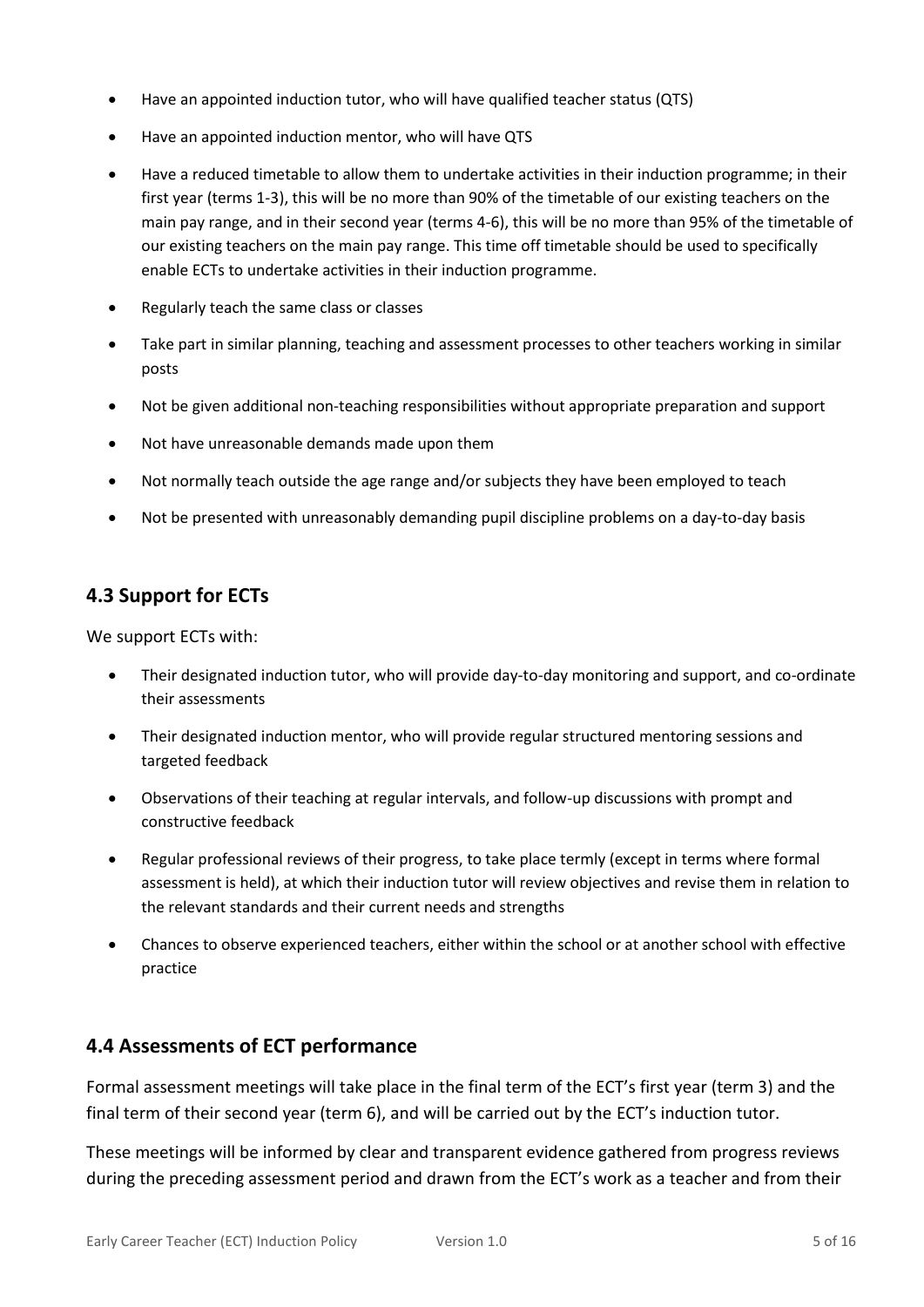induction programme. Copies of the evidence relied on will be provided to the ECT and the appropriate body.

After each formal assessment meeting, a formal assessment report will be completed by the Induction Tutor which clearly shows how the ECT is performing against the relevant standards.

Each formal assessment report is reviewed by the headteacher and will include the headteacher's recommendation as to whether the ECT's performance is satisfactory against the relevant standards.

The ECT will add their own comments, and the formal assessment report will be signed by the headteacher, induction tutor and the ECT.

A copy of the formal assessment report will then be sent to the appropriate body via their electronic submission portal. The final assessment report will be sent within 10 working days of the meeting, for the appropriate body to make the final decision on whether the ECT has passed their induction period.

Judgements about an ECT's progress and development should be supported by evidence, this may take various forms, such as:

- Records of observations and professional review meetings
- ECT's engagement with the Induction Programme
- The use of/engagement with the school's behaviour management system and other school policies/ systems
- Outcomes of the ECT's self-assessment and review e.g. weekly "reflective logs"
- Work scrutiny and analysis of pupils' work, progress and achievement including marking and feedback
- Maintenance and up-dating of pupil records, Education Healthcare Plans (EHCP), progress tracking, etc.
- Classroom environment displays linked to learning, evidence of reward systems, layout reflects needs of class, welcoming atmosphere
- Samples of planning, records and lesson evaluations
- Information about the ECT's liaison and work with others (meeting and sharing information, working with others in planning and implementing new strategies)
- Feedback from mentor or other colleagues involved in the support programme
- Feedback from pupils, parents or carers
- Attendance at relevant training e.g. Safeguarding, Exam Boards
- Involvement and engagement with wider aspects of the school.

In the event that the ECT leaves their current post at East Barnet School after completing one term or more but before the next formal assessment would take place, the induction tutor or headteacher should complete an interim assessment to ensure that the ECT's progress and performance since the last assessment is captured. This will be submitted to the appropriate body via the e-submission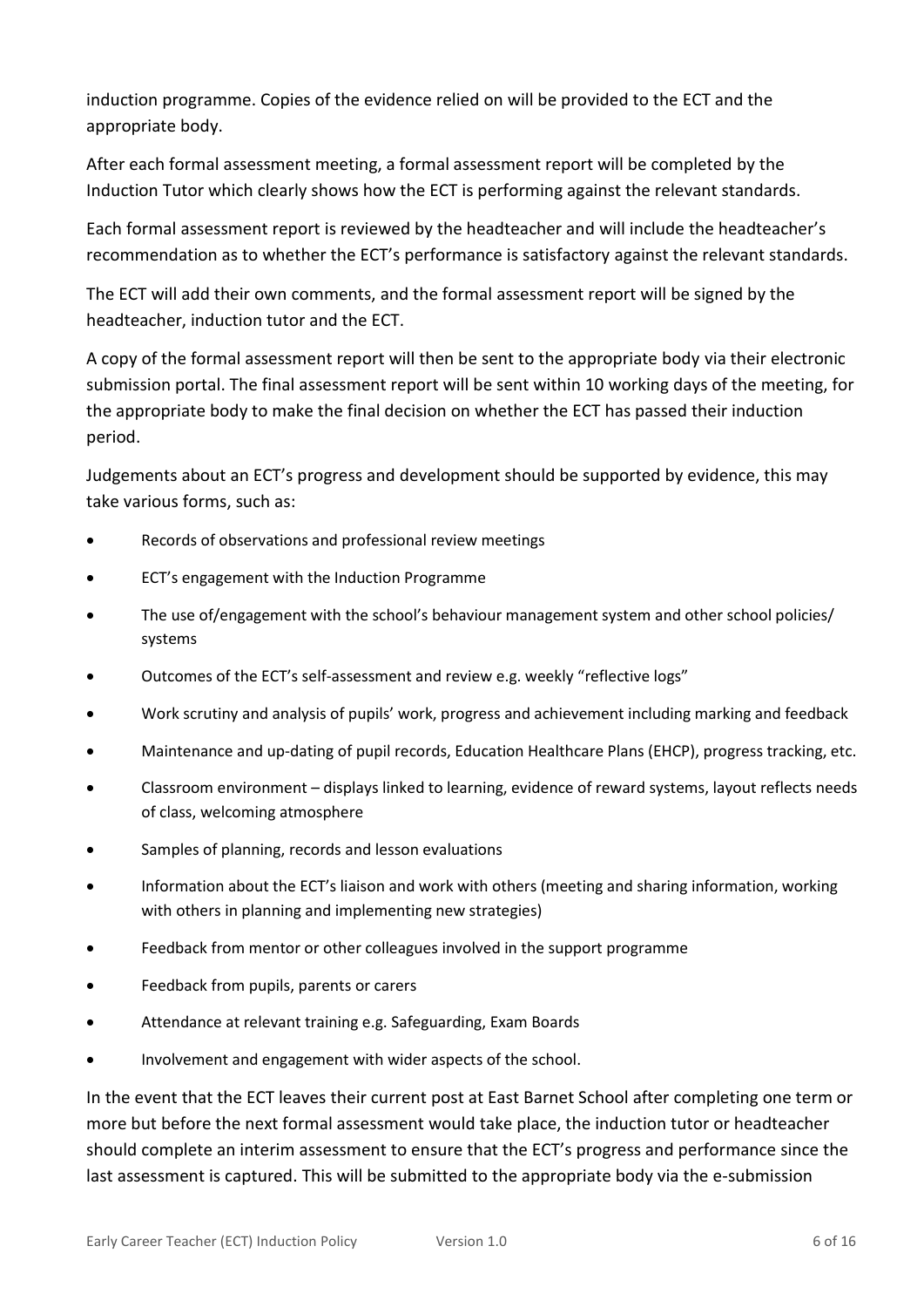portal. The interim assessment will then be transfer to the ECT's new school of employment by the appropriate body.

#### **4.5 At-risk procedures**

If it becomes clear during a termly progress review or at the first formal assessment point that the ECT is not making sufficient progress, additional monitoring and support measures will be put in place immediately, meaning:

- Areas in which improvement is needed are identified
- Appropriate objectives are set to guide the ECT towards satisfactory performance against the relevant standards
- An effective support programme is put in place to help the ECT improve their performance

The progress review record or formal assessment report will be shared with the appropriate body, alongside the support plan, for it to review.

If there are concerns about the ECT's progress during their subsequent progress reviews or formal assessment, as long as it is not the final formal assessment, the induction tutor or headteacher will discuss this with the ECT, updating objectives as necessary and revising the support plan for the next assessment period.

#### **5. Roles and Responsibilities**

#### **5.1 Role of the ECT**

The ECT will:

- Provide evidence before they take up an ECT position at East Barnet School that they have Qualified Teacher Status (QTS) and are eligible to start induction
- Meet with their induction tutor at the start of the programme to discuss and agree priorities, and keep these under review
- Agree with their induction tutor how best to use their reduced timetable allowance and guarantee engagement with their ECF-based induction
- Provide evidence of their progress against the relevant standards
- Participate fully in the monitoring and development programme
- Participate in scheduled classroom observations, progress reviews and formal assessment meetings
- Agree with their induction tutor the start and end dates of the induction period, and the dates of any absences from work during the period
- Keep copies of all assessment reports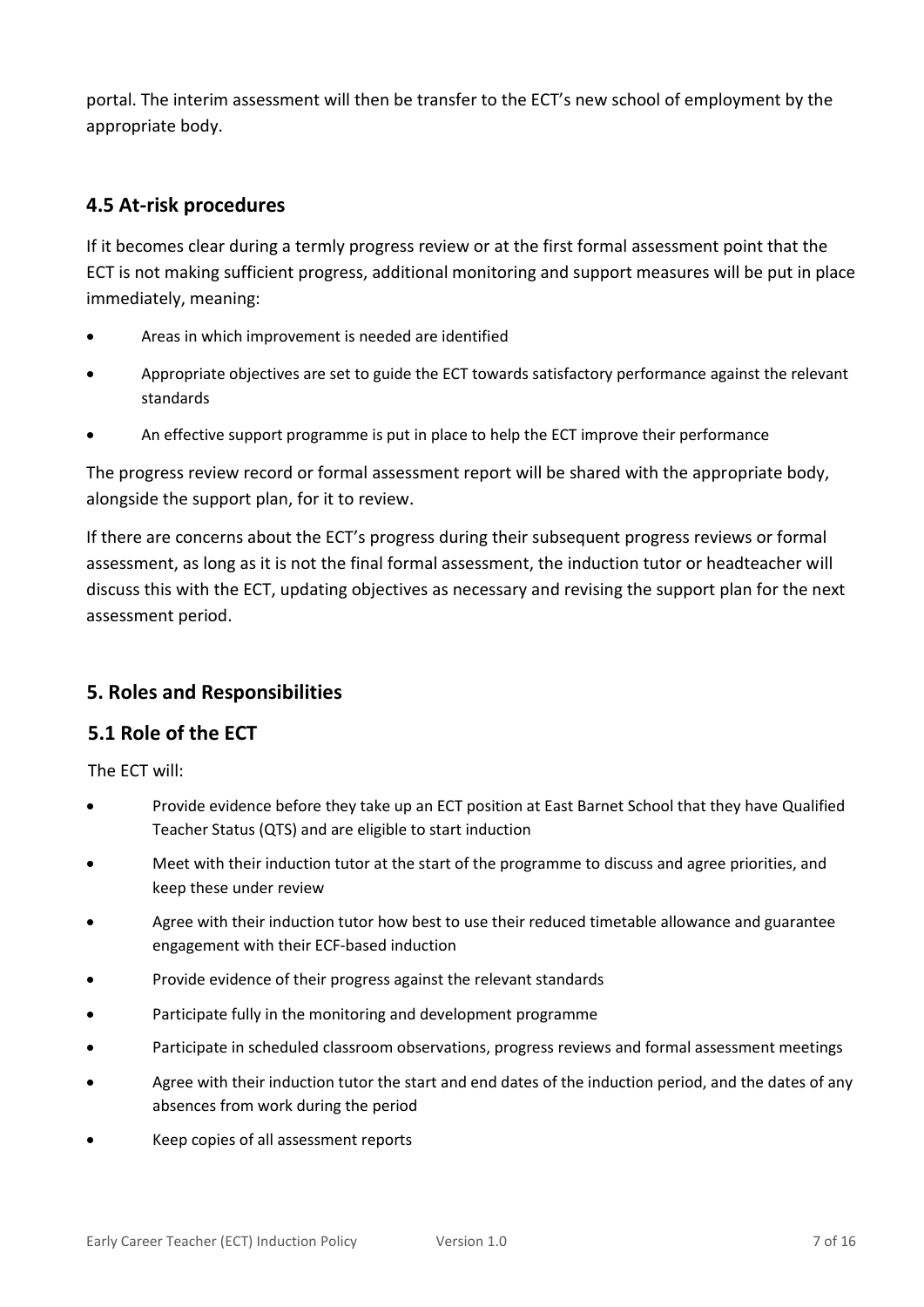#### **If the ECT has any concerns**, they will:

- Raise these with their induction tutor as soon as they can
- Consult with their contact at the appropriate body at an early stage if there are difficulties in resolving issues with their induction tutor or within the school

#### **5.2 Role of the Headteacher**

The Headteacher will:

- Check that the ECT has been awarded QTS and whether they need to serve an induction period
- Agree, in advance of the ECT starting, who will act as the appropriate body
- Make sure the ECT's post is suitable according to statutory guidance (see section 4.1 above)
- Make sure the induction tutor is appropriately trained and has sufficient time to carry out their role effectively
- Make sure an appropriate ECF-based induction programme is in place
- Make sure the ECT's progress is reviewed regularly, including through observations and feedback of their teaching
- Make sure that formal assessments are carried out and reports completed and sent to the appropriate body
- Maintain and keep accurate records of employment that will count towards the induction period
- Make sure that all monitoring and record keeping is done in the least burdensome and most streamlined way
- Make the governing board aware of the support arrangements in place for the ECT
- Make a recommendation to the appropriate body on whether the ECT's performance against the relevant standards is satisfactory
- Participate in the appropriate body's quality assurance procedures of the induction programmes
- Keep all relevant documentation, evidence and forms on file for 6 years

#### **5.3 Role of the induction tutor**

The induction tutor will:

- Notify the appropriate body when an ECT is taking up a post and undertaking induction
- Ensure that the Full Induction Programme is implemented effectively and appropriate timetabling has been put in place. In addition, the induction tutor will ensure that ECTs and mentors are supported and held to account for their responsibilities, as well as acting to continually track and improve the programme over time in their school.
- Identify additional learning, specific to the school's policies and context for example, safeguarding, enhanced support around developing writing for EAL pupils, to meet the needs of the school's cohort.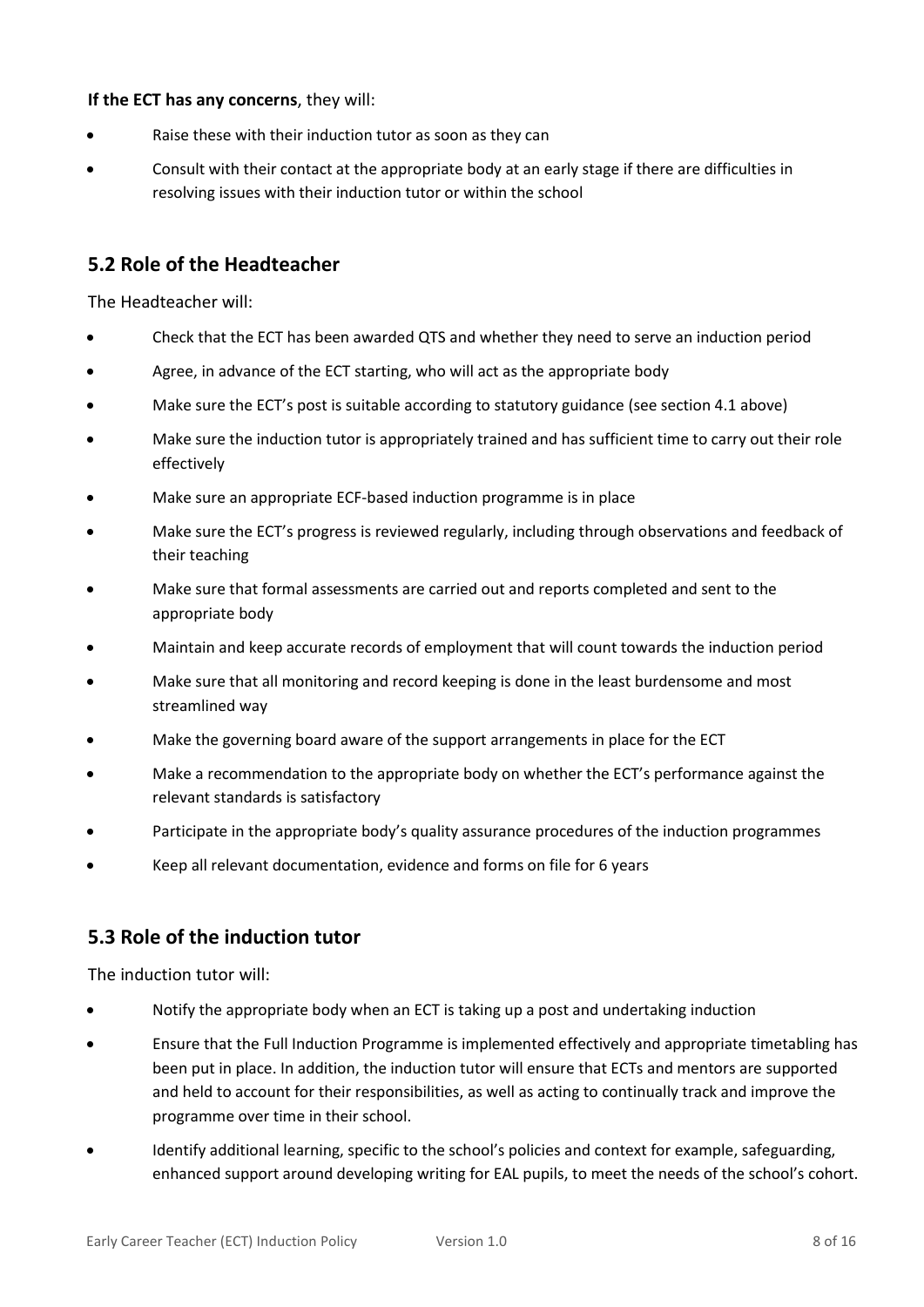- Provide guidance and effective support to the ECT (with the appropriate body where necessary)
- Observe ECTs half termly in Year 1 and termly in Year 2
- Ensure that the ECT's teaching is also observed regularly by the mentor, as directed by the induction programme being followed
- Carry out regular progress reviews throughout the induction period
- Undertake 2 formal assessment meetings during the induction period, coordinating input from other colleagues as appropriate
- Inform the ECT during the formal assessment meeting of the judgements to be recorded in the formal assessment record and invite the ECT to add their comments
- Carry out progress reviews in terms where a formal assessment doesn't occur to set and review development targets against the Teachers' Standards
- Inform the ECT, following progress reviews, of their progress against the relevant standards, and share records with the ECT, headteacher and relevant body
- Inform the ECT during the formal assessment meeting of the judgements to be recorded on their formal assessment record and invite the ECT to add their own comments
- Make sure the ECT is aware of how they can raise concerns about their induction programme or their personal progress, both within and outside of the school
- Take prompt, appropriate action if the ECT appears to be having difficulties
- Make sure that all monitoring and record keeping is done in the least burdensome way, and that ECTs are not asked for any evidence that requires the creation of new work

#### **5.4 Role of the induction mentor**

The induction mentor will:

- Regularly observe the ECT, as directed by the Full Induction Programme set out by the programme provider and appropriate body, providing effective targeted feedback
- Regularly meet with the ECT for structured coaching conversations where the mentor provides feedback, models good practice, provides opportunities for the ECT to practice a 'precise target', reviews targets and sets new ones
- Work collaboratively with the ECT, and colleagues within the school who are involved in the ECT's induction, to help make sure the ECT receives a high-quality ECF-based programme
- Provide, or arrange, effective support including subject-specific, phase-specific, coaching and/or mentoring
- Act promptly and appropriately if the ECT appears to be having difficulties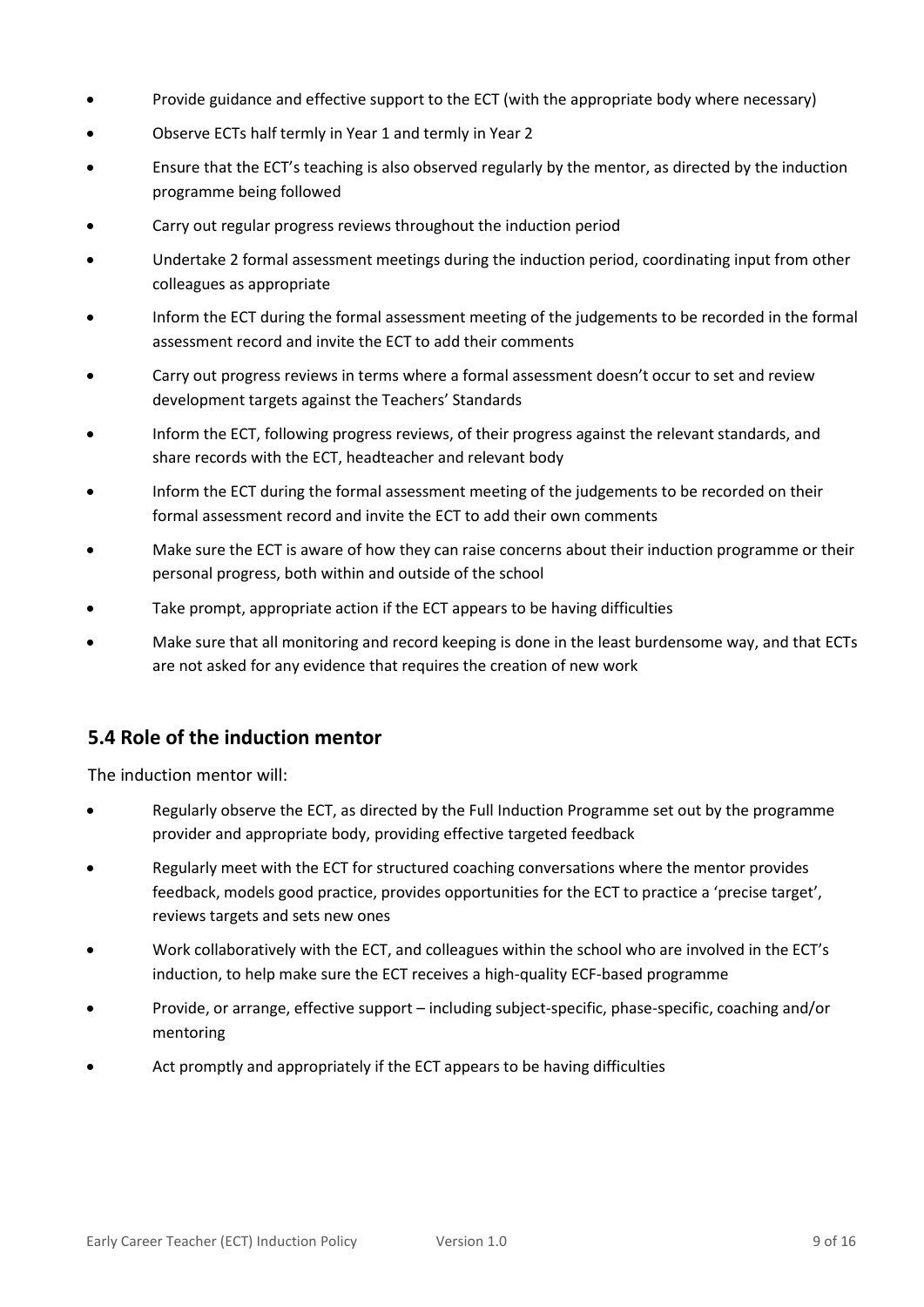#### **5.5 Role of the governing board**

The governing board will:

- Make sure the school complies with statutory guidance on ECT induction
- Be satisfied that the school has the capacity to support the ECT
- Make sure the headteacher is fulfilling their responsibility to meet the requirements of a suitable induction post
- Investigate concerns raised by the ECT as part of the school's grievance procedures
- If it has any concerns or questions, seek guidance from the appropriate body on the quality of the induction arrangements and the roles and responsibilities of staff involved in the process
- Request general reports on the progress of the ECT on a termly basis, or as required

#### **6. Monitoring Arrangements**

This policy will be reviewed every 2 years by the Assistant Headteacher responsible for Teaching and Learning. Policy and procedure changes will be agreed by the Learning Committee and approved by the Full Governing Board.

#### **7. Links with Other Policies**

- Teaching and Learning Policy
- **Staff Grievance Policy**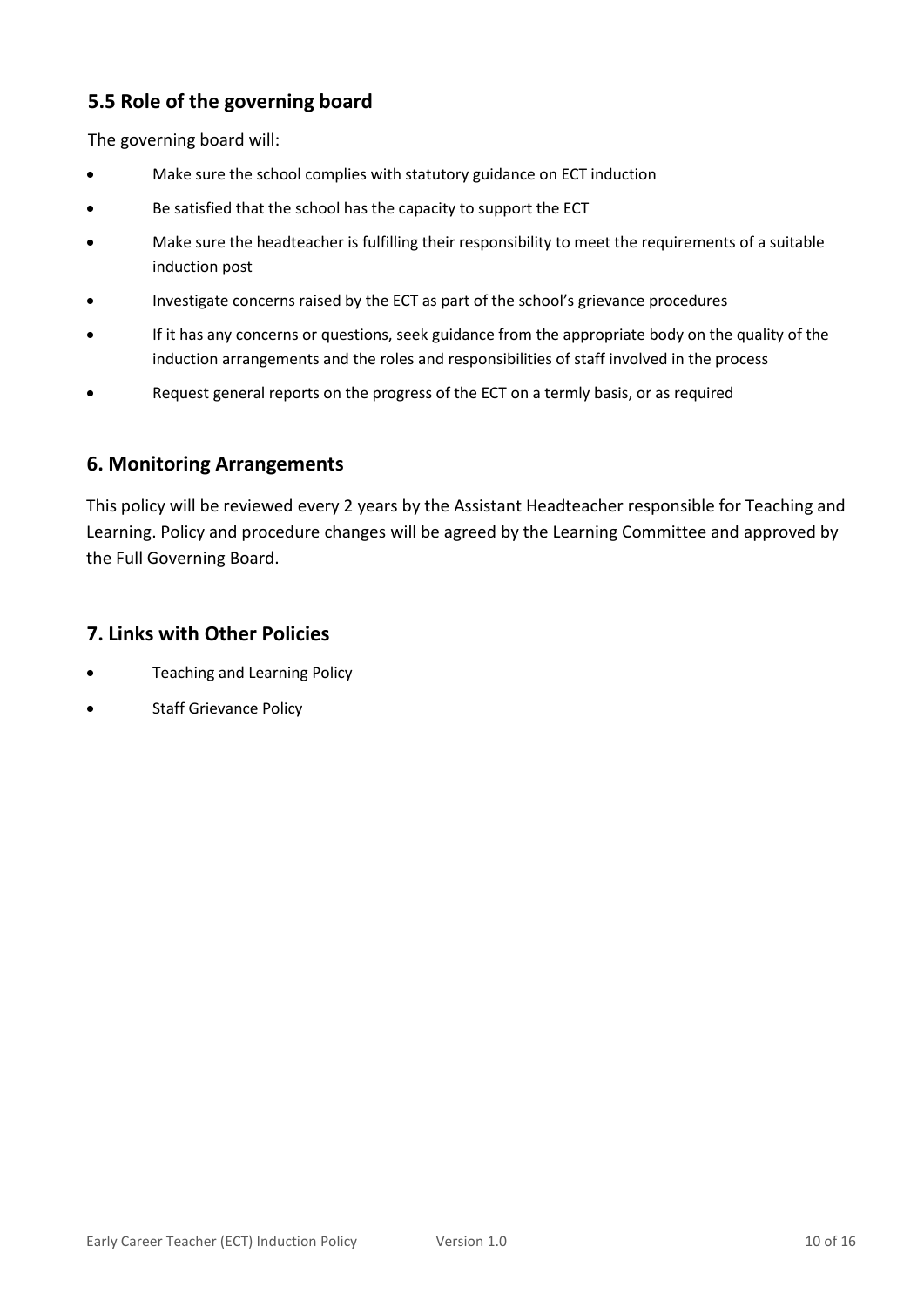#### **Early Career Teacher CPD Programme**

Autumn Term

Individual meetings with Induction tutor – East Barnet School

East Barnet School culture and vision – East Barnet School

Safeguarding

Lesson planning and how to create an effective learning environment part1: EBS Behaviour framework – East Barnet School

How to create an effective learning environment part2: Low level disruption

East Barnet School lesson framework and Principles of Better Practice

Managing out of lesson behaviour at East Barnet School

Planning for learning & Questioning

Using data to help close the gap and to create effective seating plan

Removing barriers to learning- differentiation: SEND & EAL

Effective questioning

Developing independent and resilient learners

Wellbeing: work/life balance

Approaches to marking to maximise impact and reduce workload

Effective use of voice in the classroom

Spring Term

Meta cognition/ Cognitive strategies

Diversity in the curriculum

Formative Assessment/ AFL strategies

Oracy in the classroom

Teaching KS5 for the first time

Teaching SRE

Challenge for all – Teaching to the Top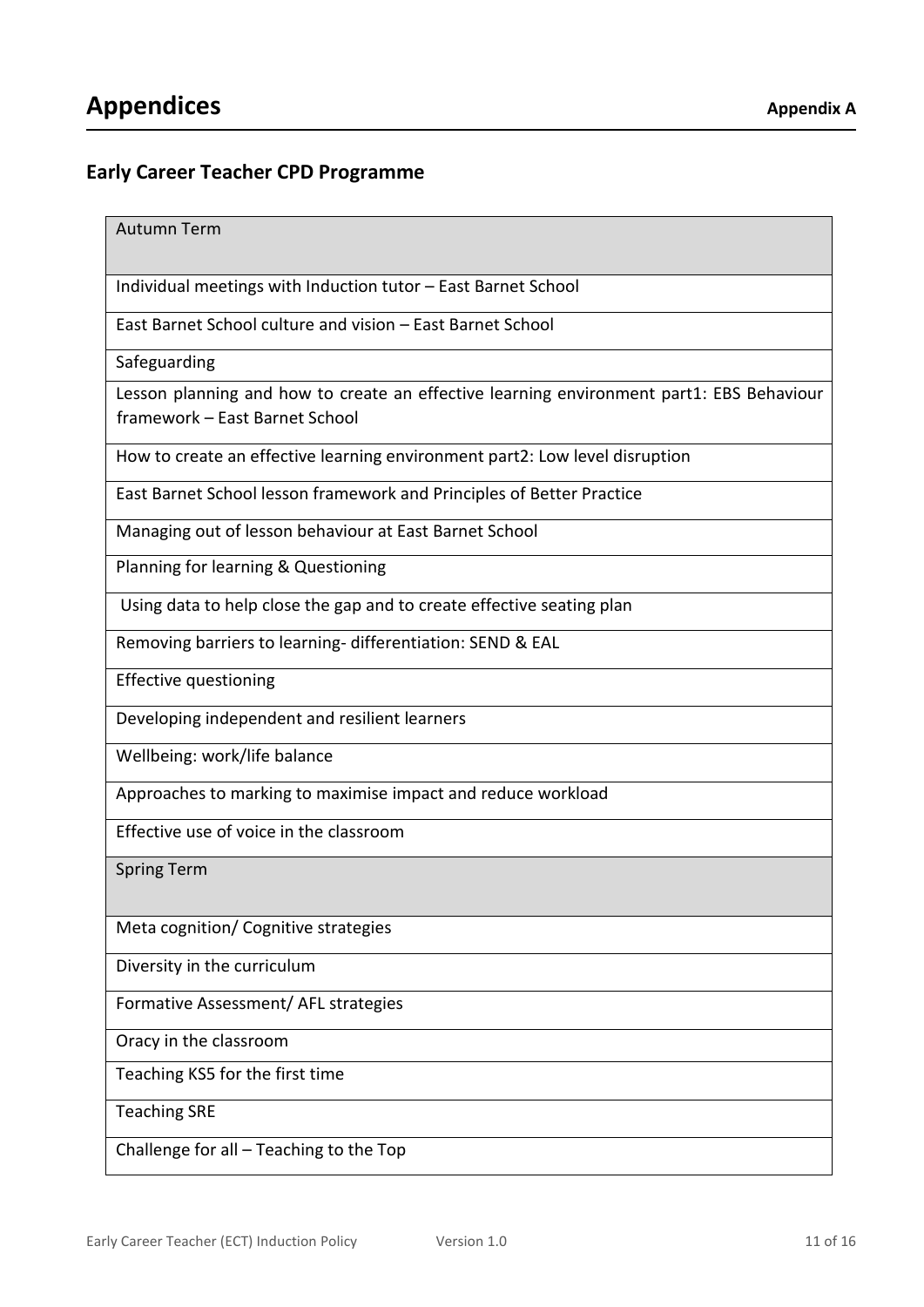Literacy in the classroom

Effective Scaffolding

MITA Maximising the impact of teaching assistants and supporting students with AEN

Using digital technology for formative assessment and project-based work

Summer Term

During the summer term CPD sessions are bespoke to the areas of development in the specific cohort of ECTs. As such this provision will vary form year to year.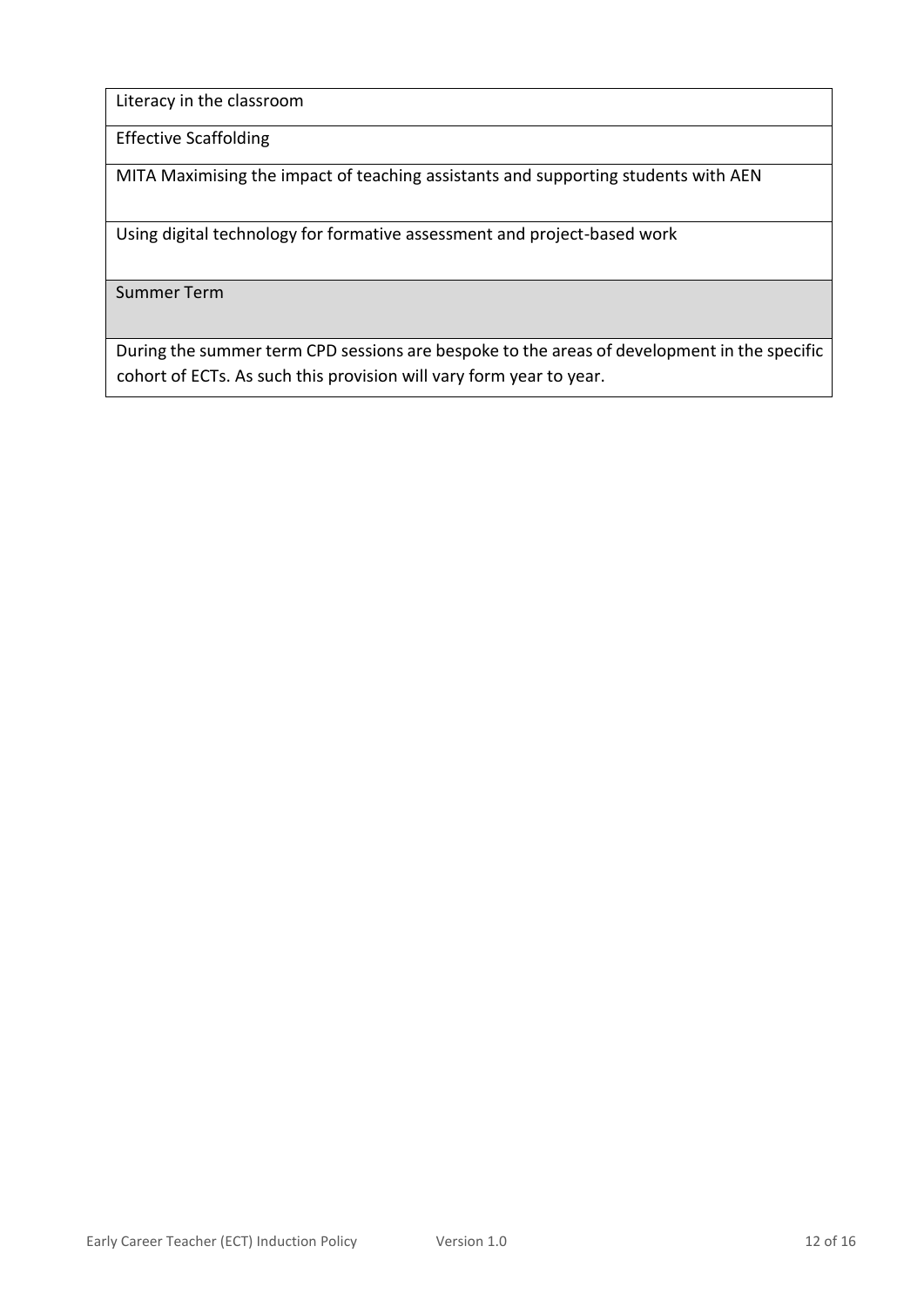#### **East Barnet School Formal Lesson Observation Form**

| .Jbserver<br>Name<br>OТ | applicable:<br>-ocus<br>י ב<br>п<br>۰ می<br>J.c | urbose' |
|-------------------------|-------------------------------------------------|---------|
|                         |                                                 |         |

| <b>General Class Information:</b> |         |                         |     |                                |  |              |  |
|-----------------------------------|---------|-------------------------|-----|--------------------------------|--|--------------|--|
| <b>Teacher</b>                    |         | Support Staff           | Y/N | Name of support staff present: |  |              |  |
| Subject                           |         | No. on register         |     | No. identified EAL:            |  | No. with SEN |  |
| Class code                        |         | No. of students present |     | No. identified MA:             |  |              |  |
| Period<br>no.(Please<br>circle)   | 2 3 4 5 | Observation time (min)  |     | Other group:                   |  |              |  |

| Context of lesson:                                                                                                     |                      |  |  |  |  |
|------------------------------------------------------------------------------------------------------------------------|----------------------|--|--|--|--|
| Learning (+ve / -ve)                                                                                                   | Teaching (+ve / -ve) |  |  |  |  |
| Judgement: Mastery, Secure, Developing, Does not meet minimum standard (please circle)<br><b>Summary of judgement:</b> |                      |  |  |  |  |
| <b>WWW</b>                                                                                                             | EBI                  |  |  |  |  |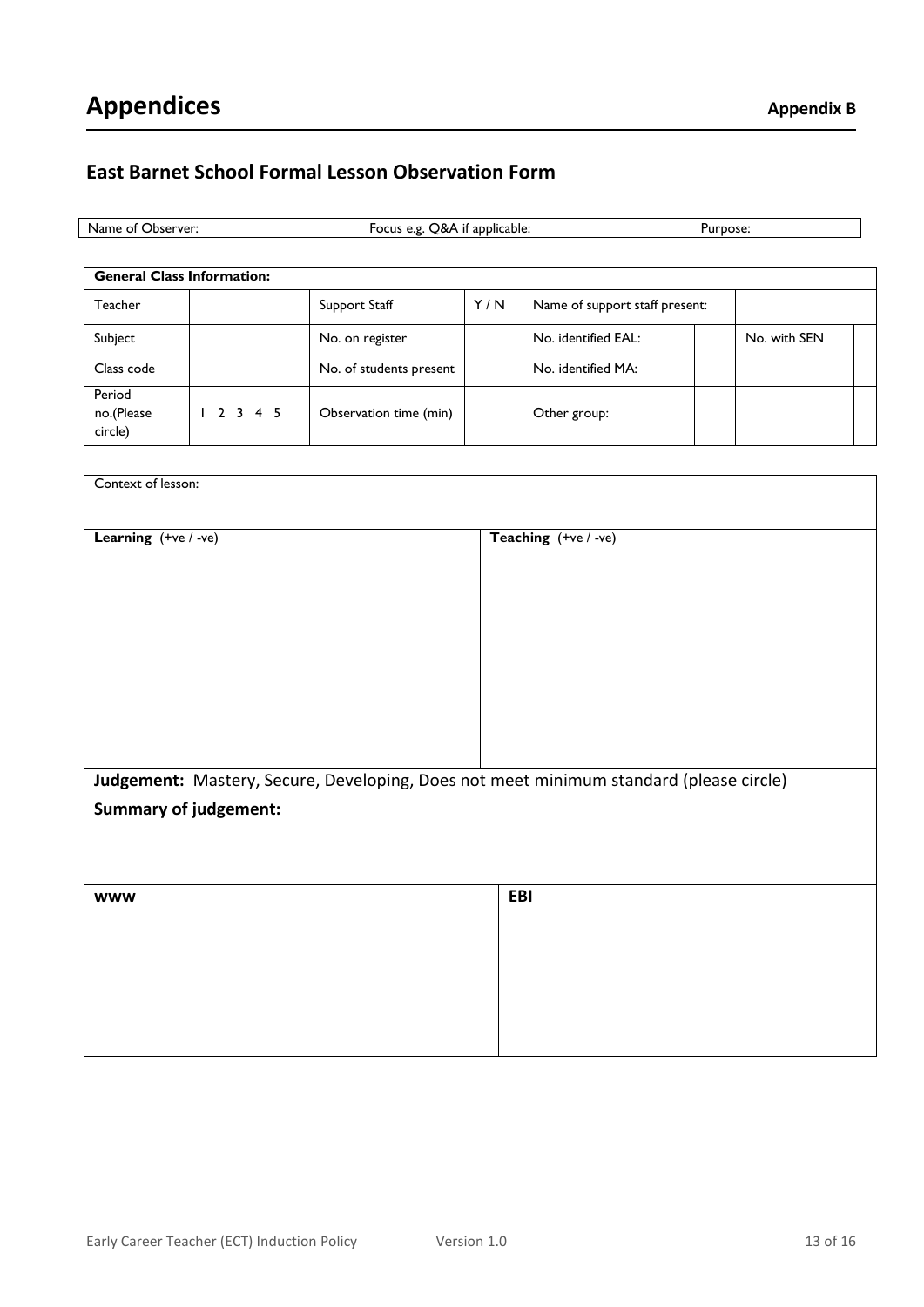### **Rubric for Conducting Formal Lesson Observations**

| <b>Principles of</b><br>'better practice'                         | <b>Mastery</b>                                                                                                                                                                                                                                                                                                                                                                                                                                                                                                                                                                                                                                                                                                                                                                                                                                       | <b>Secure</b>                                                                                                                                                                                                                                                                                                                                                                                                                                                                                                                                                                                                                                                                                                                                                                                                     | <b>Developing</b>                                                                                                                                                                                                                                                                                                                                                                                                                                                                                                                                                                                                                                              | Does not meet<br>the minimum<br>standard                                                                                                                                                                                                                                                                                                                                                                                                                                                                                                                                                                                                                                            |
|-------------------------------------------------------------------|------------------------------------------------------------------------------------------------------------------------------------------------------------------------------------------------------------------------------------------------------------------------------------------------------------------------------------------------------------------------------------------------------------------------------------------------------------------------------------------------------------------------------------------------------------------------------------------------------------------------------------------------------------------------------------------------------------------------------------------------------------------------------------------------------------------------------------------------------|-------------------------------------------------------------------------------------------------------------------------------------------------------------------------------------------------------------------------------------------------------------------------------------------------------------------------------------------------------------------------------------------------------------------------------------------------------------------------------------------------------------------------------------------------------------------------------------------------------------------------------------------------------------------------------------------------------------------------------------------------------------------------------------------------------------------|----------------------------------------------------------------------------------------------------------------------------------------------------------------------------------------------------------------------------------------------------------------------------------------------------------------------------------------------------------------------------------------------------------------------------------------------------------------------------------------------------------------------------------------------------------------------------------------------------------------------------------------------------------------|-------------------------------------------------------------------------------------------------------------------------------------------------------------------------------------------------------------------------------------------------------------------------------------------------------------------------------------------------------------------------------------------------------------------------------------------------------------------------------------------------------------------------------------------------------------------------------------------------------------------------------------------------------------------------------------|
| I. High<br><b>Expectations</b><br>of Learning<br><b>Behaviour</b> | Excellent relationships in the<br>classroom result in all<br>students being highly<br>motivated. Students are<br>accepting and supportive of<br>others.<br>There is reinforcement and<br>recognition of effort.<br>Students can think about<br>their learning and complete<br>tasks free from distraction.<br>Classroom routines are<br>embedded. Teacher<br>interaction reveals extensive<br>rapport with each child.                                                                                                                                                                                                                                                                                                                                                                                                                               | Teacher gives the students<br>confidence. Students are<br>secure enough to take risks.<br>Communication between<br>students is effective and<br>polite.<br>Consistent application of<br>behaviour policy.<br>Active participation<br>promoted, not passive<br>compliance.<br>Minimal lesson time is<br>wasted dealing with low-<br>level disruption.<br>Teacher engages positively<br>with all students.                                                                                                                                                                                                                                                                                                                                                                                                          | Relationships are<br>constructive. Well-<br>ordered<br>atmosphere in<br>classroom.<br>Routines are in<br>place and classroom<br>management is<br>effective.<br>Teacher engages<br>positively with the<br>majority of students.                                                                                                                                                                                                                                                                                                                                                                                                                                 | Greater effort is<br>exerted on<br>managing behaviour<br>than on learning.<br>Students are<br>uncooperative and<br>rude to each other<br>and/or to the<br>teacher.<br>Routines are not in<br>place. Classroom<br>management is not<br>effective. Teacher<br>does not engage<br>positively with the<br>majority of<br>students.                                                                                                                                                                                                                                                                                                                                                      |
| 2. Quality of<br><b>Teaching</b>                                  | Teaching is stimulating and<br>inspirational. Learning<br>objectives are challenging<br>and promote higher order<br>thinking and learning.<br>Creatively selected use of<br>whole class, independent<br>and collaborative tasks<br>which meet the needs of all.<br>All Students are consistently<br>and appropriately<br>challenged, provided with<br>necessary support and<br>inspiration to achieve their<br>potential.<br>Resources are extremely<br>well chosen and used<br>effectively to challenge all<br>students' learning.<br>Highly effective use of time<br>allowing for all students to<br>be challenged. Effective<br>transitions enable students<br>to progress seamlessly from<br>one activity to the next.<br>Students engrossed in work<br>and demonstrate<br>exceptional levels of<br>enjoyment, motivation and<br>growth mindset. | Teaching methods are<br>imaginative and motivational.<br>Learning objectives are clear<br>and linked effectively to<br>previous learning.<br>Well-chosen range of<br>activities which provide all<br>learners opportunity to be<br>challenged (EAL/MA /SEND).<br>Most students are challenged<br>most of the time with<br>necessary support and<br>inspiration to achieve their<br>potential.<br>Resources are deployed<br>effectively and do not inhibit<br>the pace of the lesson and<br>are organised to assist<br>learning.<br>Time is well planned to<br>complete tasks with a clear<br>and structured plenary.<br>Transitions allow a range of<br>activities to be carried out.<br>High level of interest from<br>most students. Students<br>work productively and most<br>demonstrate a growth<br>mindset. | Teacher seeks to<br>make work<br>interesting.<br>Learning objectives<br>are clear and shared<br>with students. A<br>variety of activities<br>provide to allow<br>students learn in a<br>variety of ways.<br>When tasks allow,<br>students have scope<br>to make their own<br>choices and use<br>their own ideas.<br>Tasks have sufficient<br>challenge to keep<br>students generally<br>working well<br>independently or<br>cooperatively.<br>Resources are<br>organised and<br>accessible and used<br>to directly support<br>learning in a safe<br>environment.<br>Students are<br>challenged to<br>complete tasks in<br>the given time. The<br>lesson allows | Learning objectives<br>are unclear and thus<br>prevent students<br>having a clear<br>understanding of<br>what is to be learnt.<br>Methods either lack<br>purpose, are<br>repetitive, and/or<br>do not sustain<br>interest.<br>Teacher's sights are<br>too low and they<br>accept students'<br>low effort level too<br>readily. Some<br>students cannot<br>cope with the work<br>and misbehave.<br>Resources are not<br>organised and<br>students<br>demonstrate little<br>consideration for<br>H&S endangering<br>others. Not<br>meeting the needs<br>of individual<br>students. Students<br>are not challenged<br>to complete tasks in<br>the given time. Key<br>components of the |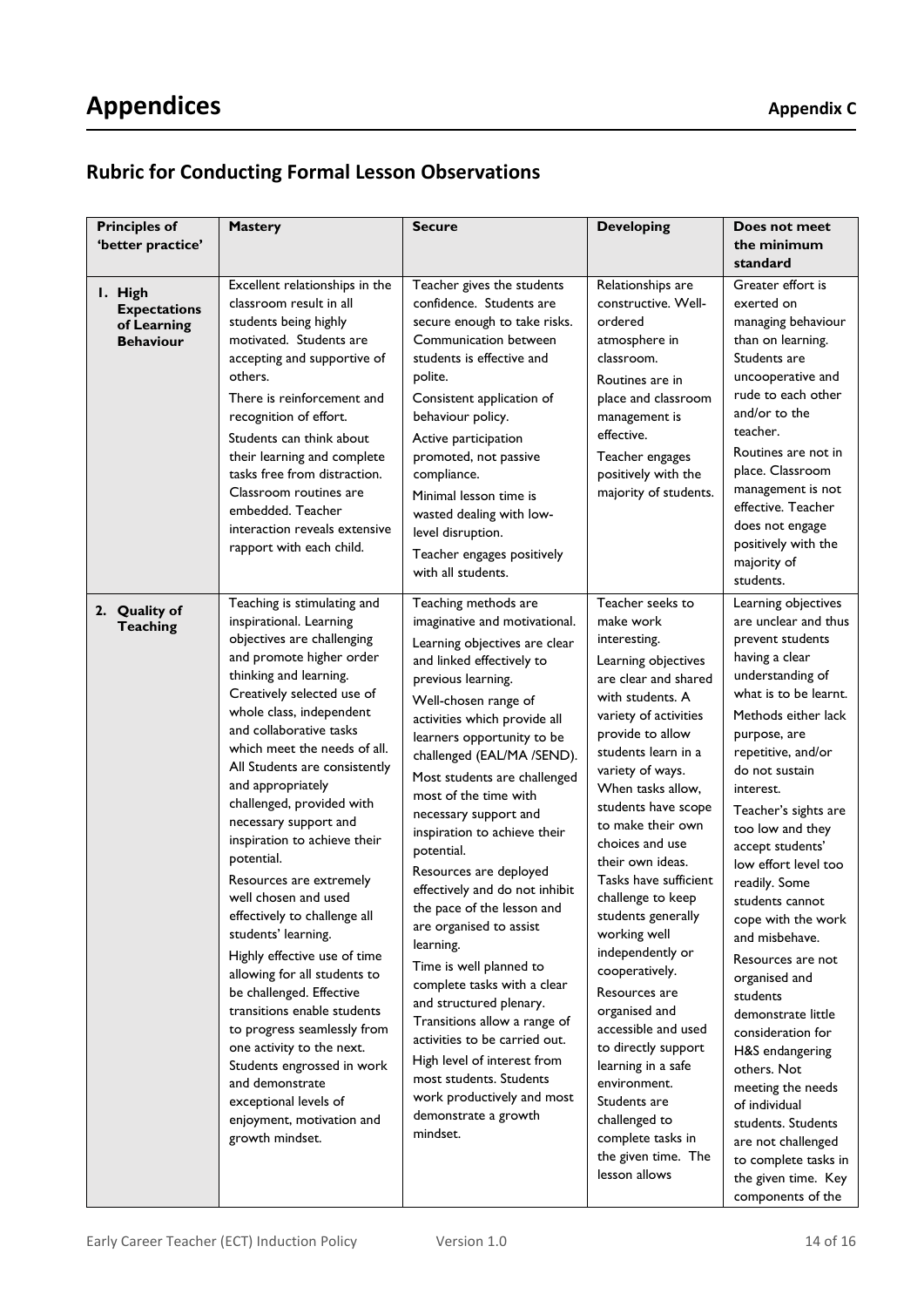| If a Second adult<br>in the room       | Well directed LSA<br>reinforces and supports<br>learning very effectively.<br>LSA is an integral part of the<br>lesson with a specific role.<br>There is evidence that the<br>LAS has been involved in<br>planning from the earliest<br>stages. Seamless team<br>teaching.                                                                                                                                                                                                                                                                                                | LSA makes a significant<br>contribution to learning.<br>LSA has a good working<br>relationship with the<br>teacher. LSA has good<br>knowledge of the targeted<br>students and has been<br>involved in long term<br>planning. LSA takes a<br>teaching role.                                                                             | adequate time for<br>the plenary.<br>Students understand<br>what to do. They<br>enjoy participating in<br>activities and are<br>generally involved<br>productively.<br>LSA is adequately<br>managed and is<br>effective. LSA has<br>knowledge of the<br>teaching materials.<br>LSA makes an<br>impact for targeted<br>students for that<br>lesson. | lesson framework<br>are missing. Lesson<br>fails to catch<br>students' interest<br>and enthusiasm.<br>Many students fail<br>to engage with the<br>work without<br>supervision.<br>LSA provides an<br>extra pair of hands<br>but is not used<br>effectively to<br>support learning. |
|----------------------------------------|---------------------------------------------------------------------------------------------------------------------------------------------------------------------------------------------------------------------------------------------------------------------------------------------------------------------------------------------------------------------------------------------------------------------------------------------------------------------------------------------------------------------------------------------------------------------------|----------------------------------------------------------------------------------------------------------------------------------------------------------------------------------------------------------------------------------------------------------------------------------------------------------------------------------------|----------------------------------------------------------------------------------------------------------------------------------------------------------------------------------------------------------------------------------------------------------------------------------------------------------------------------------------------------|------------------------------------------------------------------------------------------------------------------------------------------------------------------------------------------------------------------------------------------------------------------------------------|
| 3. Subject<br><b>Knowledge</b>         | Expert knowledge of the<br>curriculum, how to teach it<br>and how students learn.<br>Comprehensive<br>understanding of where the<br>individual lesson sits in the<br>scheme of work and long-<br>term curriculum plan.<br>Expert understanding of end<br>of year and key stage<br>expectations. Clear<br>understanding of<br>progression in knowledge<br>and skills for subject taught.<br>Misconceptions are planned<br>for in advance with activities<br>designed to elicit those<br>which are common place.<br>Highest standards of literacy<br>and numeracy promoted. | Teaching is well informed,<br>confident & precise.<br>Common misconceptions<br>are planned for.<br>Clear understanding of end<br>of year and key stage<br>expectations and<br>progression of knowledge<br>for subject taught.<br>Explicit teaching of subject<br>specific vocabulary.                                                  | Teaching is accurate.<br>Teacher has a<br>generally secure<br>understanding of the<br>curriculum and the<br>teaching of key<br>skills.<br>Common<br>misconceptions are<br>not fully planned for.                                                                                                                                                   | Teacher has an<br>incomplete<br>understanding of<br>topic or subject<br>resulting in patchy/<br>inaccurate<br>coverage. No<br>understanding of<br>where the<br>knowledge being<br>taught sits in the<br>rest of the<br>curriculum.                                                 |
| 4. Making it<br>Stick -<br>Remembering | Retrieval practice and<br>deliberate practice are<br>embedded. New knowledge<br>is built upon existing<br>knowledge and prior<br>learning. RoPE tasks are<br>routine. Retrieval practice<br>occurs at several points<br>during the lesson.<br>Questioning promotes<br>retrieval and causes students<br>to think hard about what<br>they are learning/have learnt.                                                                                                                                                                                                         | Learning is reinforced<br>through effective<br>questioning, repetition<br>techniques and opportunities<br>for application.<br>Lessons are innovative, with<br>opportunities for students to<br>apply new knowledge and<br>skills.<br>Questioning is effective with<br>a mix of process, open,<br>closed and higher order<br>questions. | RoPE task is<br>effective. Some<br>good use of<br>questioning.<br>Deliberate practice<br>is evident.                                                                                                                                                                                                                                               | RoPE tasks either<br>not present or does<br>not provide<br>sufficient challenge<br>to make the task<br>meaningful. New<br>knowledge is stand<br>alone and not linked<br>to prior learning.<br>Questioning is poor<br>and only allows for<br>shallow processing.                    |
| 5. Adaptive<br><b>Teaching</b>         | AfL strategies are embedded<br>into the lesson. Students<br>make considerably better<br>progress than expected. All<br>groups of learners are able                                                                                                                                                                                                                                                                                                                                                                                                                        | AfL strategies used so most<br>students make good<br>progress and can confidently<br>access next steps in learning.<br>Teacher recognises barriers                                                                                                                                                                                     | Most students make<br>at least satisfactory<br>progress and are<br>aware of how they<br>can access next                                                                                                                                                                                                                                            | A significant number<br>of students make<br>limited progress.<br>Many students<br>make little or no                                                                                                                                                                                |